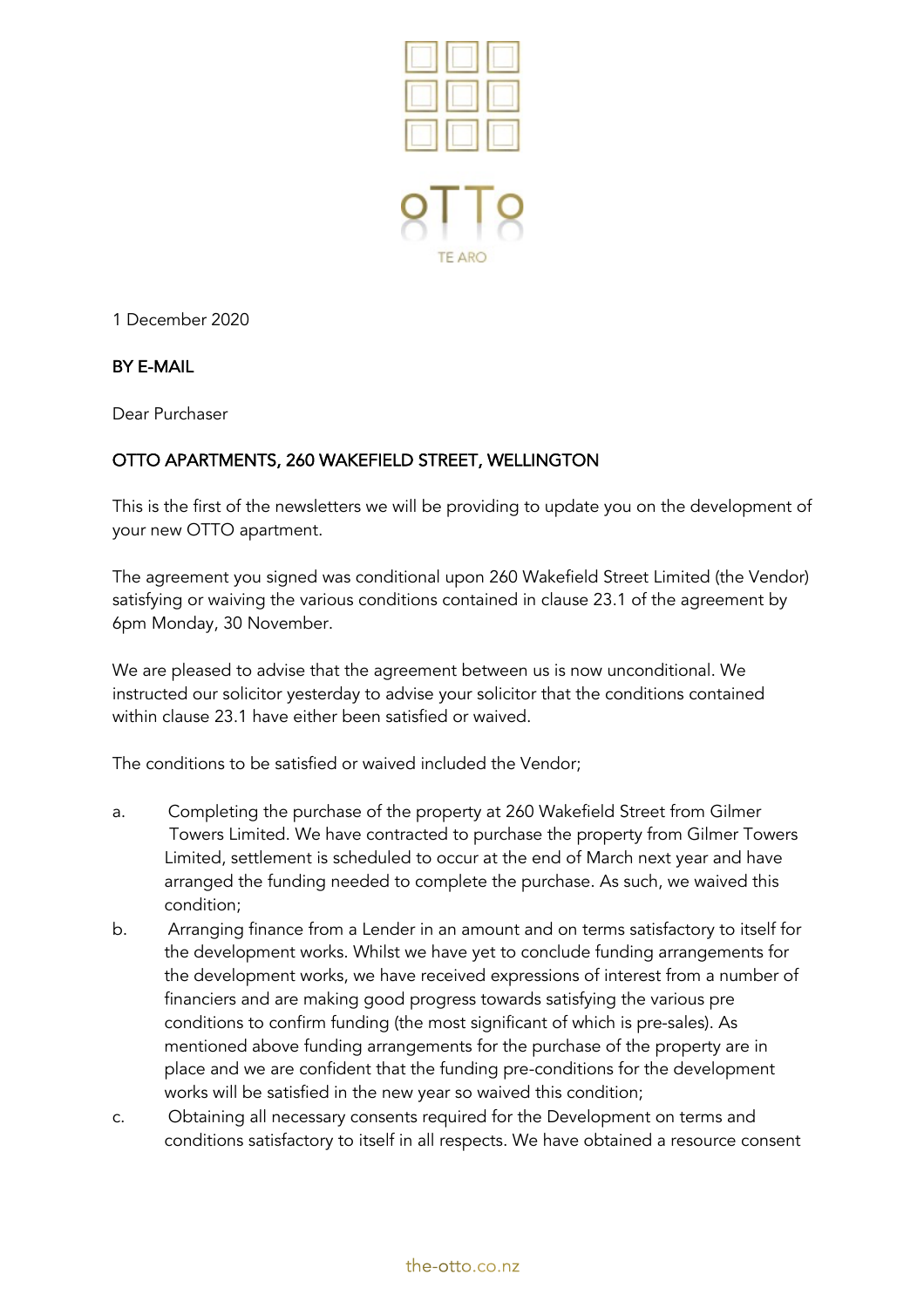

 for the development but have still to obtain MBIE multi-proof consent for the modules to be used in the construction and Building consent. However, we are confident that these consents will be forthcoming as our architect has recently obtained "multi-proof" approvals from MBIE for a similar project in Wellington and have waived this condition;

d. Securing a satisfactory number of unconditional pre-sales. As of today, we have achieved 68 unconditional pre-sales of the apartments (85% of the apartments in the development) and have offers on a further 4 apartments. As such, we consider this condition to be satisfied.

When we launched OTTO back in April 2020, we anticipated that construction would have commenced by now. However, because we are piggybacking the work our architect is completing on his other project this has caused a delay. For risk management reasons we decided to hold off commencing the detailed drawings and work required for our multiproof application until he had obtained approval for his existing project. This was received at the end of October and our architect expects to have our application lodged with MBIE at the beginning of February 2021. We expect the overall impact of this delay to the timing of practical completion will be less than six months and are now targeting 30 September 2022 as being the expected day. Whilst commencement of construction has been delayed, we are confident that we will be able to reduce the actual construction period.

Some of our purchasers have expressed an interest in purchasing carparks and storage facilities should they become available. As our focus has been on the design of the apartments and apartment sales, we have still to finalise the configuration of the Ground Floor. Prior to doing so we would be keen to obtain some feedback from our Purchasers as to what the likely demand for facilities could be. If you have an interest in either purchasing or renting car parks and/or storage facilities, then we would appreciate you registering your interest by emailing us.

Finally, we would like to thank you for supporting our development. We believe you have made a very good choice in purchasing an OTTO apartment. Parties associated to the Vendor have purchased 28 of the apartments as long-term investments. They consider the OTTO apartments to be very reasonably priced compared to new apartment developments and have brought to our attention that the developer of the Sunset West apartments has recently released a further 5 one bedroom, apartments. The apartments are priced from \$685,500 and we understand that they are approximately 50m2 in size.